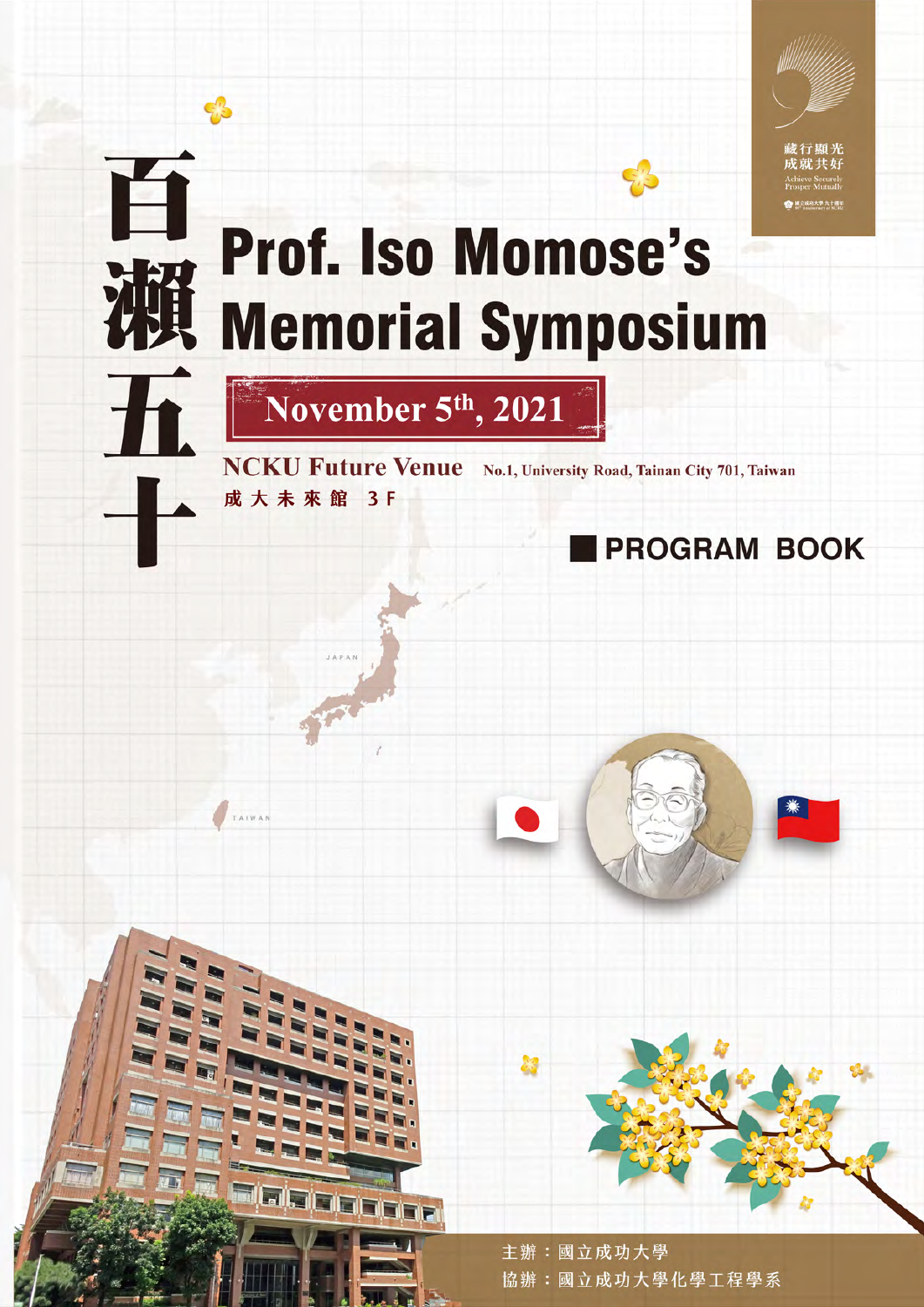## 百瀨五十教授紀念講座 **Prof. Iso Momose's Memorial Symposium<br>November 5th, 2021 (Fri, Agenda in Taiwan Time)**

| $8:00 - 8:30$                     | <b>Registration</b>                                                                                                                                                    |                                             |
|-----------------------------------|------------------------------------------------------------------------------------------------------------------------------------------------------------------------|---------------------------------------------|
| $8:30 - 9:00$                     | <b>Opening Remark</b><br>President Huey-Jen Jenny Su, NCKU<br>President Shinichi Itsuno, NIT-Gifu College<br>Professor Hiroshi Masuhara, NYCU<br><b>Award Ceremony</b> |                                             |
|                                   | <b>Chair: Hsisheng Teng</b>                                                                                                                                            |                                             |
| A <sub>1</sub><br>$9:00 - 9:20$   | Cinchona Alkaloid Polymers: Their Synthesis and<br>Application in Asymmetric Catalysis                                                                                 | <b>Shinichi Itsuno</b><br>(NIT-Gifu)        |
| A2<br>$9:20 - 9:40$               | Smart Devices and Thermal/Photo Responsible Actuators<br>Based on Predesigned Liquid Crystal Polymers                                                                  | <b>Jui-Hsiang Liu</b><br>(NCKU)             |
| A <sub>3</sub><br>$9:40 - 10:00$  | Cross-Linked Polymers with Movable Cross-Linking<br>Points Using Cyclic Polymers                                                                                       | Masataka Kubo<br>(Mie University)           |
| $10:00 - 10:20$                   | <b>Break</b>                                                                                                                                                           |                                             |
|                                   | <b>Chair: Jui-Hsiang Liu</b>                                                                                                                                           |                                             |
| A <sub>4</sub><br>$10:20 - 10:40$ | Flow-Induced Phase Separation in Electrospinning Jets                                                                                                                  | <b>Chi Wang</b><br>(NCKU)                   |
| A5<br>$10:40 - 11:00$             | Structures and Photoresponsive Behaviors of Azobenzene-<br><b>Containing Block Copolymers</b>                                                                          | <b>Chieh-Tsung Lo</b><br>(NCKU)             |
| A6<br>$11:00 - 11:20$             | Iron Oxide Magnetic Nanoclusters Modified Electrode for<br>the Impedance Detection of Albumin                                                                          | Mei-Jywan Syu<br>(NCKU)                     |
| $11:20 - 13:00$                   | Lunch                                                                                                                                                                  |                                             |
|                                   | <b>Chair: Chi Wang</b>                                                                                                                                                 |                                             |
| B1<br>$13:00 - 13:20$             | Optical Force Chemistry at Solution Interface                                                                                                                          | Hiroshi Masuhara<br>(NYCU)                  |
| B2<br>$13:20 - 13:40$             | Water/Alcohol-Soluble Conjugated Materials with<br>Azacrown Ether Groups: Synthesis and Application as<br>Electron-Injection Layer in PLEDs                            | <b>Yun Chen</b><br>(NCKU)                   |
| <b>B3</b><br>$13:40 - 14:00$      | Sugar Chain-Based Nano-Biotechnology                                                                                                                                   | <b>Yasuo Suda</b><br>(Kagoshima University) |
| $14:00 - 14:20$                   | <b>Break</b>                                                                                                                                                           |                                             |
|                                   | <b>Chair: Yun Chen</b>                                                                                                                                                 |                                             |
| <b>B4</b><br>$14:20 - 14:40$      | Synthesis of Cd-free Quantum Dots Emitting Band-edge<br>Luminescence with High Quantum Yield                                                                           | Susumu Kuwabata<br>(Osaka University)       |
| <b>B5</b><br>$14:40 - 15:00$      | Cell Surface Engineering by Nano/Micro-biomaterials                                                                                                                    | Michiya Matsusaki<br>(Osaka University)     |
| <b>B6</b><br>15:00-15:20          | Periodic Banded 3D Structures and Photonic Behaviorin Poly<br>(3-Hydroxybutyrate) and Copolymers                                                                       | Eamor M. Woo<br>(NCKU)                      |
| $15:20 - 15:40$                   | <b>Closing Remark</b>                                                                                                                                                  |                                             |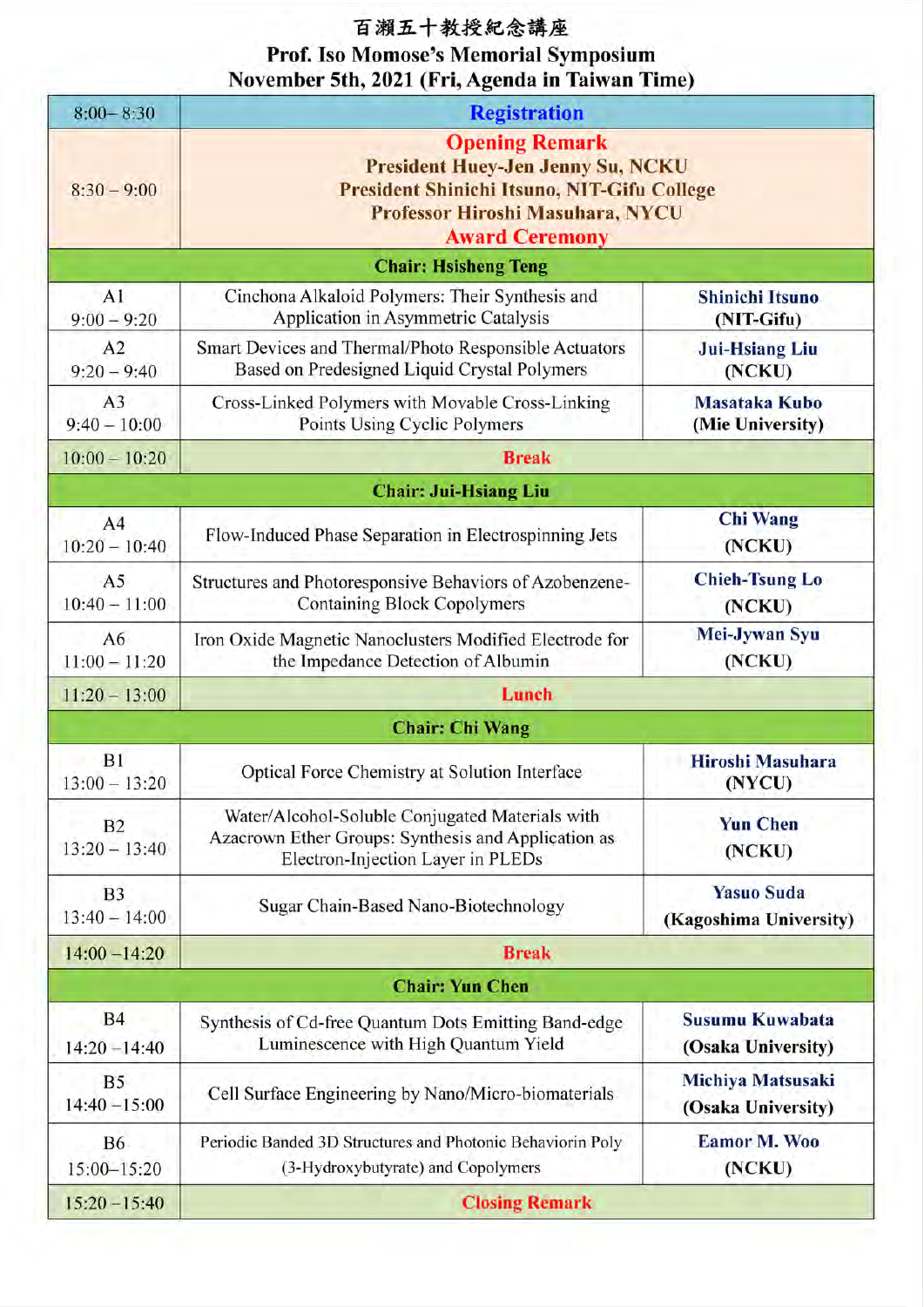#### 百瀬五十教授の業績と貢献



成功大学は、1935年に当時の応用化学科長であった佐久間巌教授の指導のもと、百瀬五十助教 授、頼再得助教授、正村準之助助教授、長谷川潤作助教授が協力し、学術報告書を初めて発行しました。 その後、第1号から第5号まで発行され、それらは現在も成功大学図書館に所蔵されています。また、 第5号の18本の論文のうち、16本が百瀬先生の共同執筆で、16本のうちの12本は日本の雑誌「化学と ⼯業」にも掲載されました。

1934 年、日本学術協会の会議が台北で開催され、当時の台南工業大学学長・若槻道降教授は百 瀬先⽣を含む多くの教授・助教授を率いて参加しました。この会議に出席した教授・助教授は合計 5 本 の研究論文を発表し、その中の3本の論文の研究に百瀬先生が関与しています。 百瀬先生の研究は、「木蝋の漂白」を中心に、「サトウキビの色素」「米ぬか油」「シナモン油と落花生」の ほか、海藻や台湾紅松の成分の抽出などに広がっています。

百瀬先生は、国立成功大学の最初の学者の一人で、有機化学を中心に研究していました。 戦後、 台湾での教職や研究成果を捨てずに国民党政府の徴用を受けて、台南工業大学で教鞭をとり続け、政府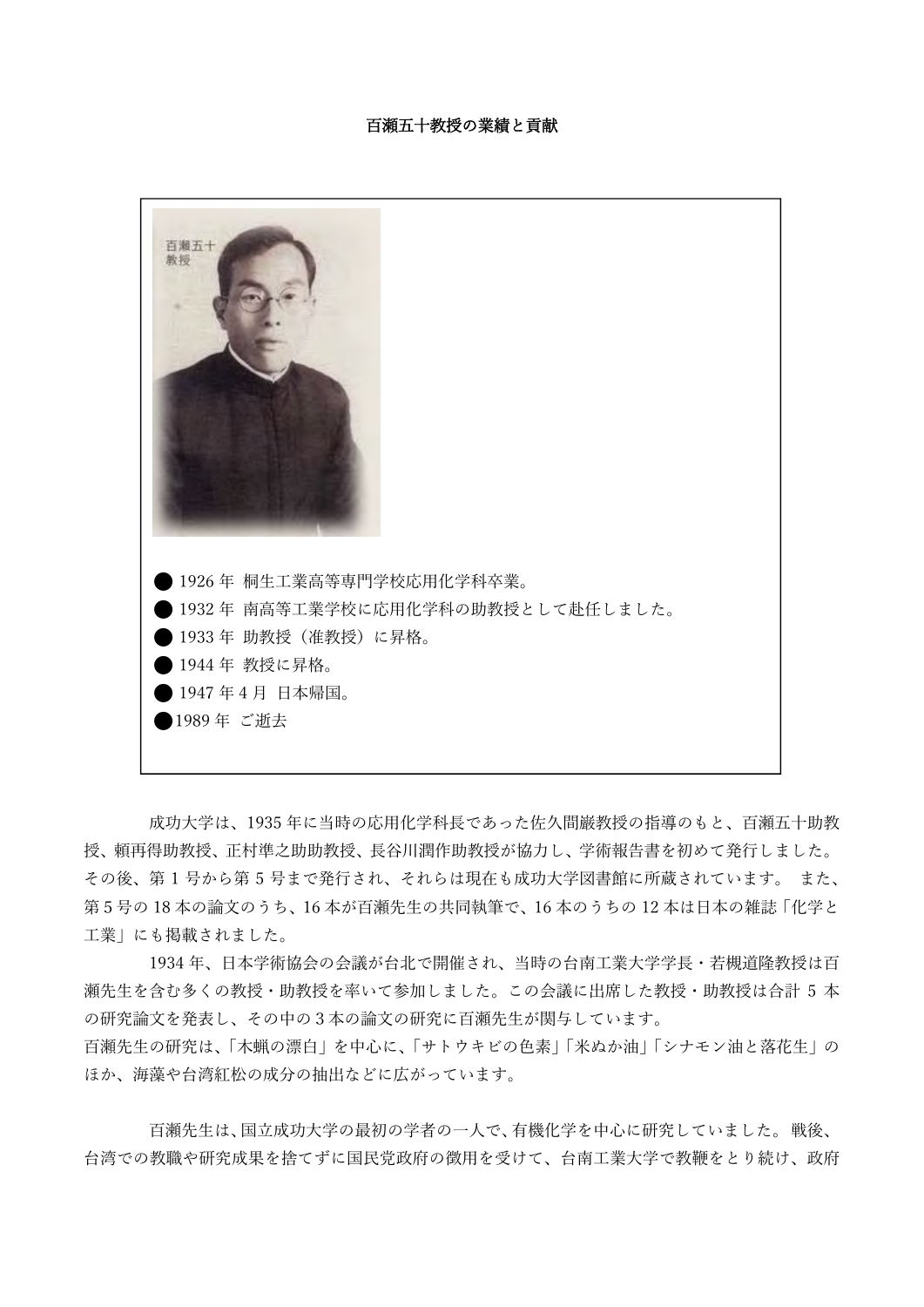が戒厳令を発令して日本人教員を全て帰国させるまでの長期にわたって研究の成果を残しました。その 後、1947年に妻子とともに日本へ帰国しました。帰国後は高校の先生として勤め、退職後は穏やかな生 活を楽しみました。1985 年に体調を崩し、その 4 年後に 87 歳で亡くなりました。先⽣のご遺体は信州 ⼤学医学部に献体されました。

百瀬先⽣は、成功⼤学で多くの優秀な⼈材を育成しました。1974 年には、成功⼤学の先⽣にな ったり台湾各地で化学関連の会社を経営したりしている以前の学⽣たちに招かれて訪台しました。成功 大学では、民国 107 年から毎年創立際の期間に、百瀬先生を偲んで「百瀬五十教授記念週間」を開催し、 百瀬先⽣の⽂献の展⽰や奨学⾦の授与式などを⾏っています。

> 成功⼤学プレスセンターより抜粋 人生は記憶の中で生き続け、偉大な贈り物となる 百瀬五十教授·泉美代子氏記念奨学金 (2017 年度設立)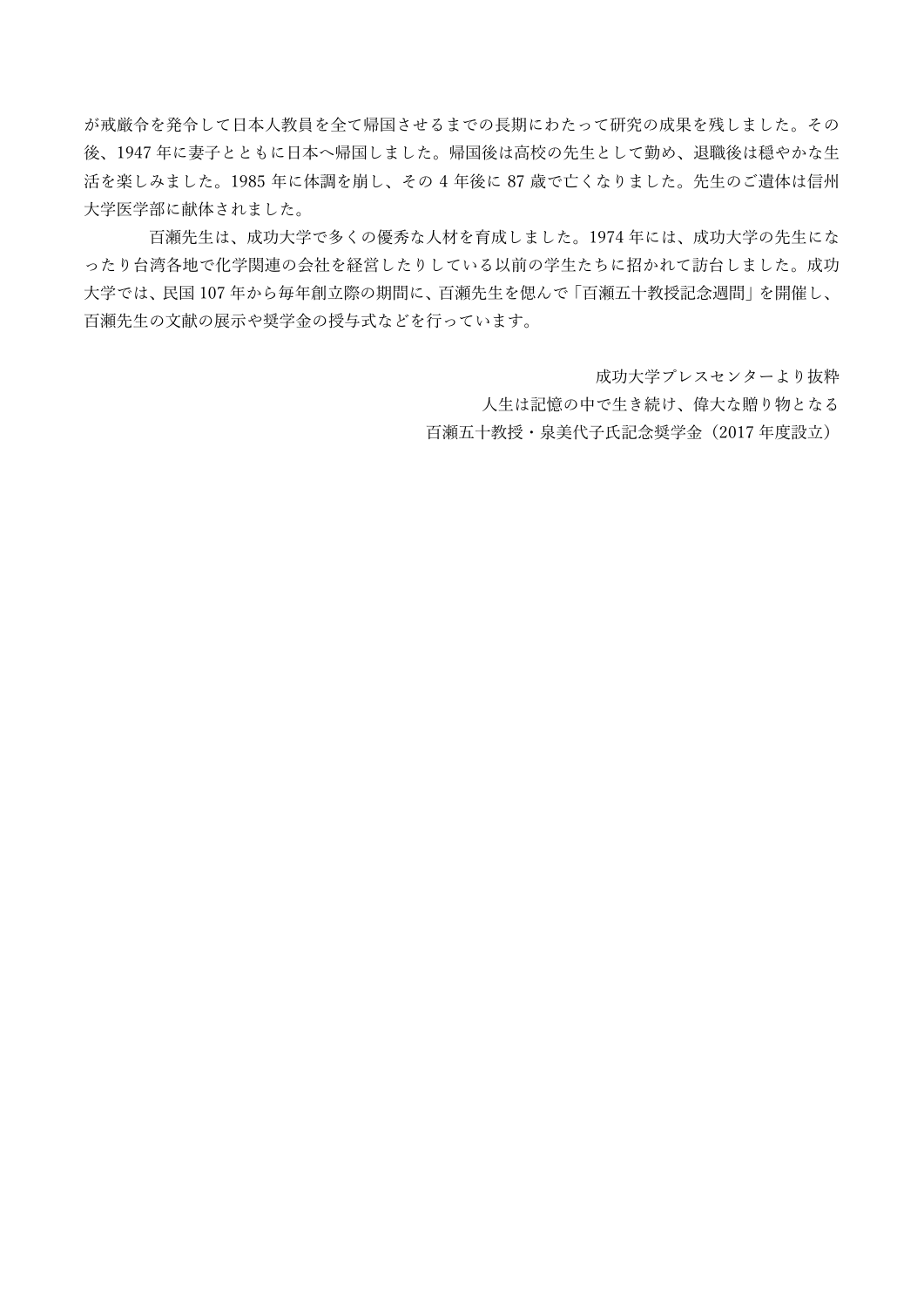### **Iso Momose's Academic Achievement and Contributions**



Background of Iso Momose

- 1926 Graduated in Applied Chemistry from Kiryu Technical College
- 1932 Teaching Assistant in Tainan Technical College (Former NCKU.)
- 1933 Promoted to Associate Professor
- 1944 Promoted to Professor
- 1947 Return to Japan in April
- 1989 Passed away

In 1935, National Cheng Kung University (NCKU) started publishing academic reports. Led by Prof. Ken Sakuma, Associate Prof. Lai, Lecturer Fa-Ching Chen, Zyunnosuke Masamura, Zyunsaku Hasegawa and others completed all together. Up to now, we know that the first journal to the fifth are well stored in the NCKU library. The fifth journal has a total of 18 papers, and Prof. Momose was involved in 16 of them as a co-researcher; furthermore, 12 of these 16 papers are also published in the Journal of Industrial Chemistry in Japan.

In 1934, a conference was held in Taipei by the Academic Association of Japan. The president of NCKU at that time, Michitaka Wakatsuki, led a number of professors and assistant professors to attend, including Prof. Momose. A total of 5 research papers were published during the meeting, and Prof. Momose was involved in three.

Prof. Momose's research focused on Wood Wax Bleaching, also cross-field to do research related to Sucrose Coloring, Rice Bran Oil, Castor and Peanut, and some trials such as extracting digenea ingredient, soda (steam)cooking red pine, etc.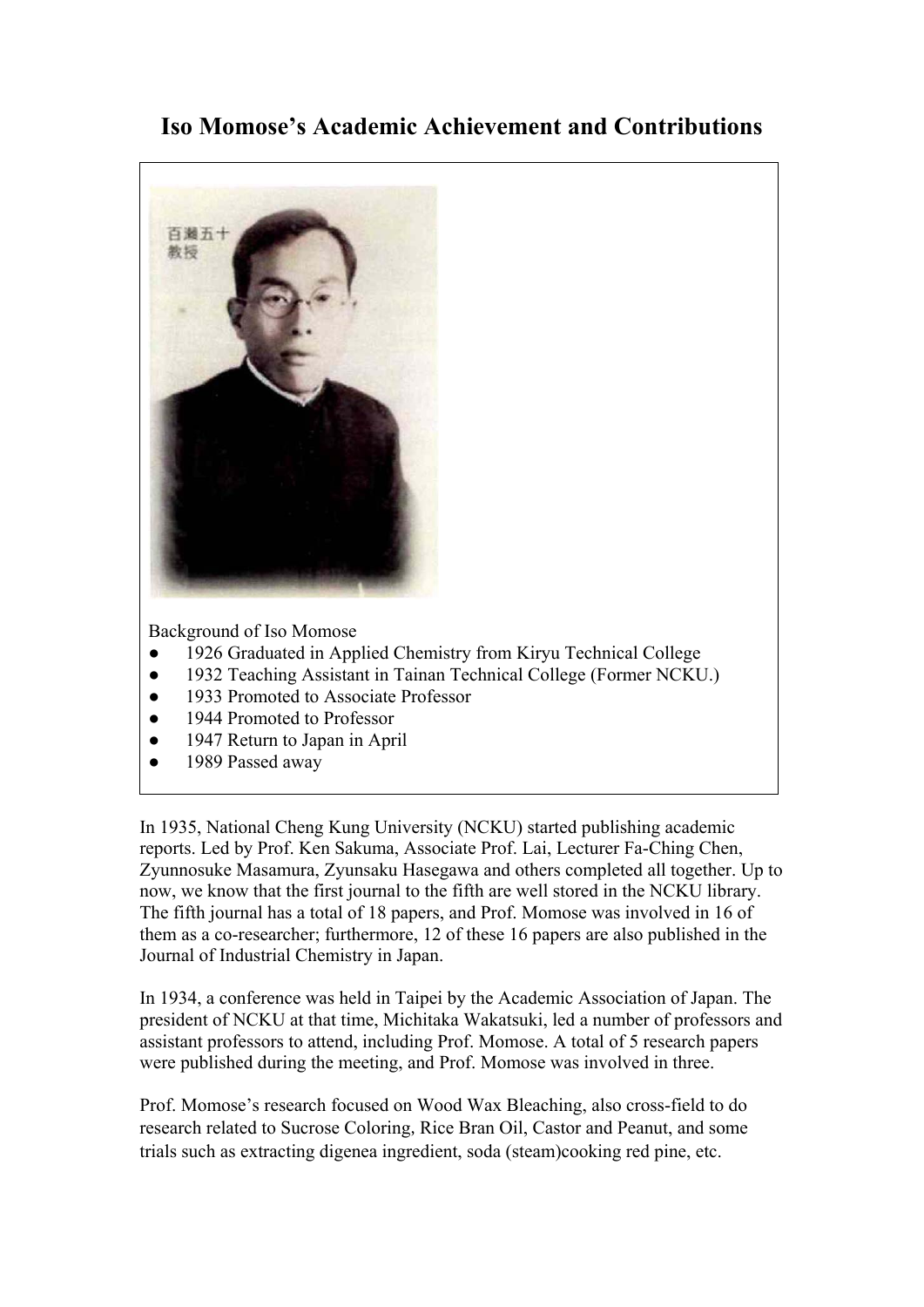Professor Iso Momose was one of the first teaching staff in NCKU, focused on organic chemistry his whole life. After World War II, Prof. Momose was unwilling to give up his teaching and research here in Taiwan, he accepted the requisition from the National Government to continue his teaching at Tainan Technical College (Former NCKU) until 1947, he then put down his years of research and returned to Japan with his wife and children after the Martial Law of the National Government demand to send all the Japanese faculty back to Japan. After returning back to Japan, Iso Momose worked as a high school teacher and spent the rest of his remaining days immersing himself in gardening after retirement. In 1985, Iso Momose's health had unfortunately taken a turn for the worse, and died four years later at the age of 87, his body was donated to the medical school of Shinshu University.

During his time in NCKU, Prof. Momose had brought up countless outstanding talents. He was invited to a reunion in Taiwan in 1974 by his students from the early years in NCKU, he got to see these students again who were working in chemistryrelated industries. NCKU has been organizing a memorial week of Prof. Momose every year during the school anniversary since 2018 to express gratitude toward Prof. Momose, including events such as Documentary of Iso Momose, Iso Momose Anniversary Week, and scholarship award ceremony.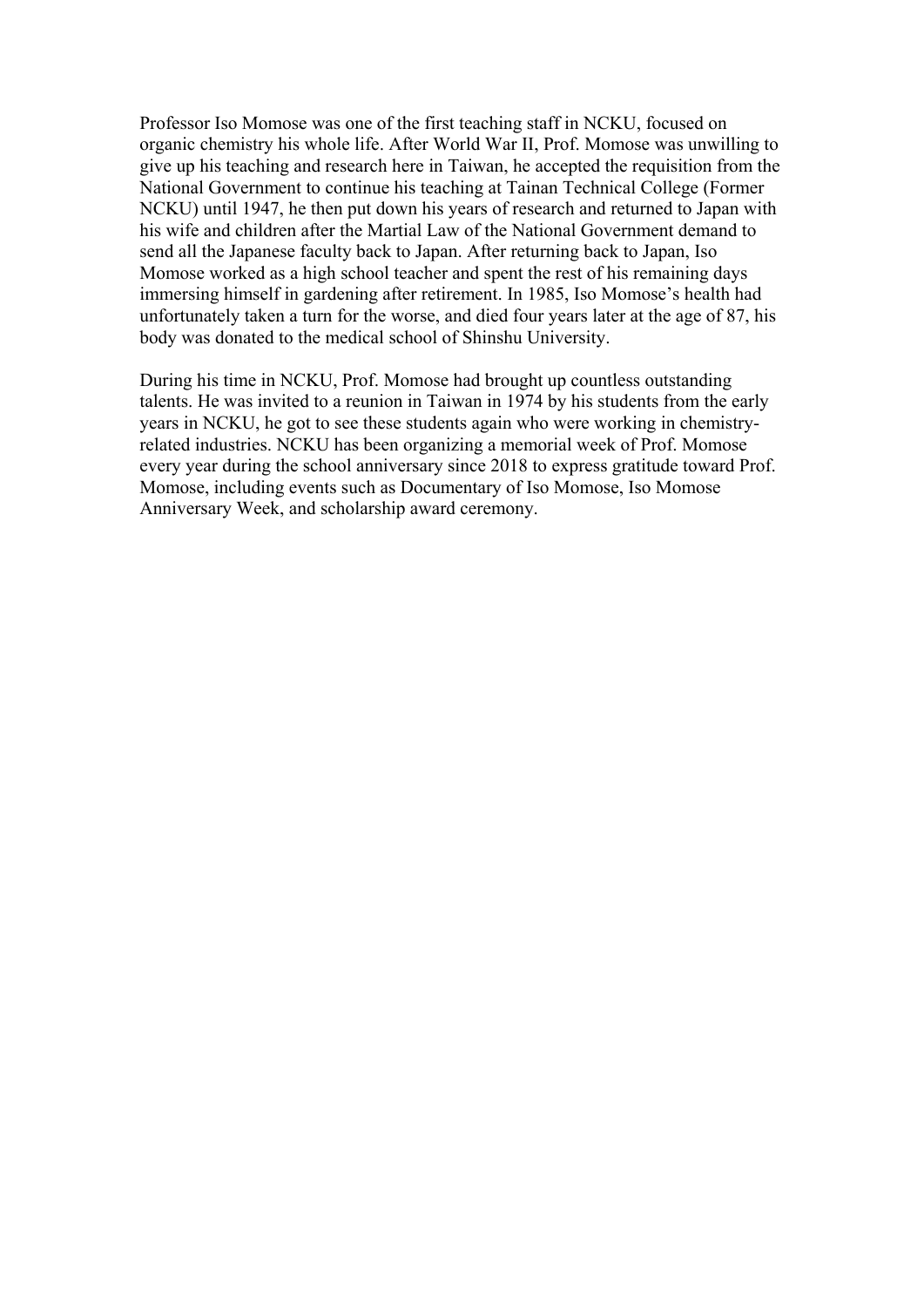## 百瀨五十教授學術成就與貢獻



成功大學自1935年開始發行學術報告,由當時應用化學科科長佐久間巖教 授帶領科內百瀨五十助教授、賴再得助教授、陳發清講師、正村準之助及長谷 川潤作等一起完成,目前已知有第一至五號期刊,均珍藏在成大圖書館,五期 期刊共刊登18篇論文報告。18篇論文報告,百瀨五十教授為共同研究者的論 文就有16篇,同時在16篇論文報告當中,有12篇也刊登於日本期刊一「工業 化學雜誌。

1934年日本學術協會在台北舉行學術大會,當時成大校長若槻道隆率同百 瀨五十教授在內的多位教授、助教授出席,會中一共發表5篇研究論文,其中 有3篇是百瀨五十教授參與的研究。

百瀨五十教授的研究,以「木蠟漂白」為主,也跨領做「甘蔗糖色素」、「米糠 油、「蓖麻子油及落花生」相關研究,以及海人草成分萃取、蘇打法蒸煮台灣 紅松試驗等等。

百瀨五十是成功大學第一代學者,生前專著注研究有機化學。戰後因為不 捨在台的教職和研究,百瀨五十接受國民政府徵用,持續任教於台南工學院, 直到1947年,國民政府戒嚴並遣送所有日籍教員回國,他才放下苦心多年的研